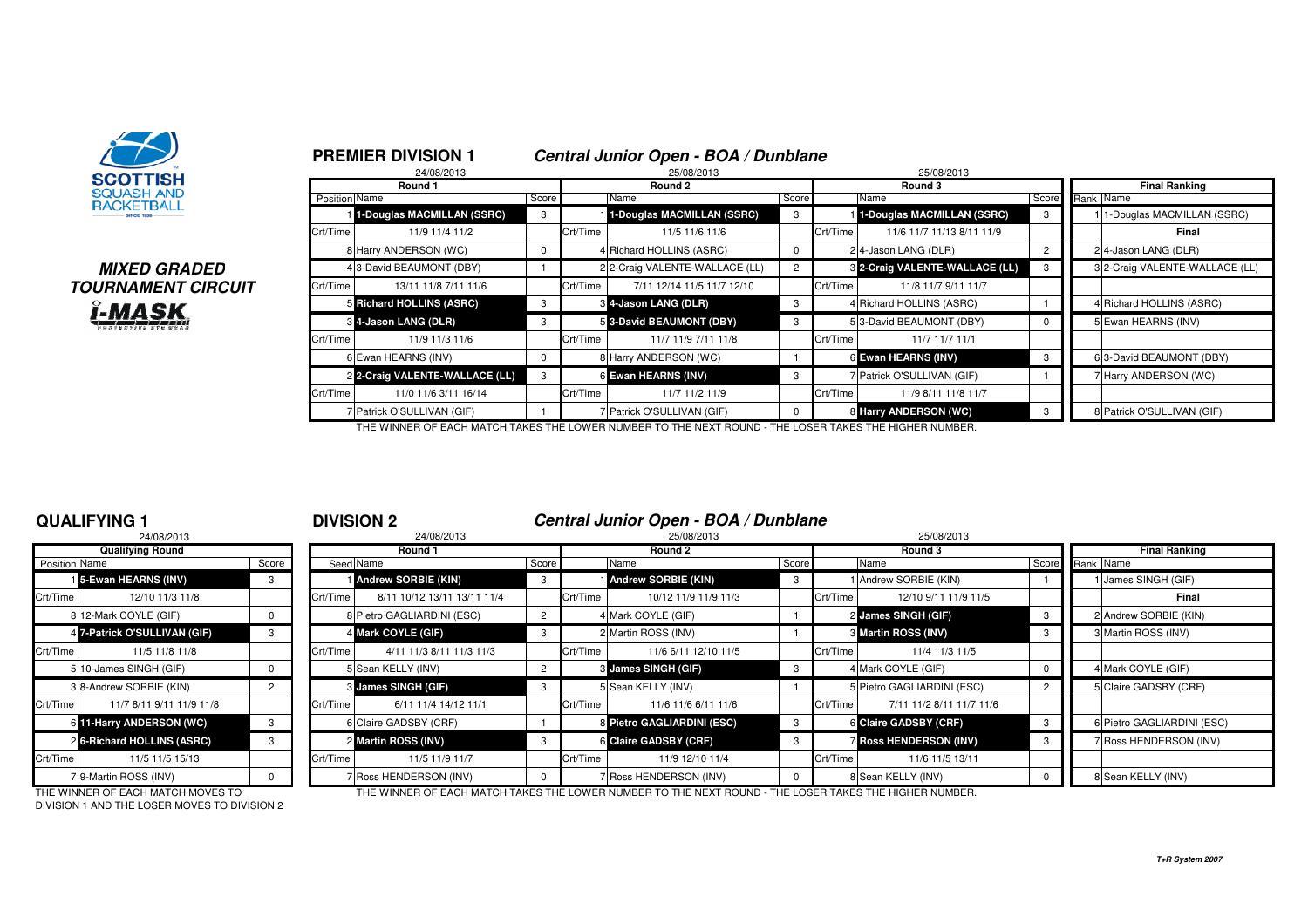|               | <b>QUALIFYING 2</b>                   |                   | <b>DIVISION 3</b> |                               |       |          | Central Junior Open - BOA / Dunblane                                                                        |          |                                               |       |                              |
|---------------|---------------------------------------|-------------------|-------------------|-------------------------------|-------|----------|-------------------------------------------------------------------------------------------------------------|----------|-----------------------------------------------|-------|------------------------------|
|               | 24/08/2013<br><b>Qualifying Round</b> |                   |                   | 24/08/2013<br>Round 1         |       |          | 25/08/2013<br>Round 2                                                                                       |          | 25/08/2013<br>Round 3                         |       | <b>Final Ranking</b>         |
| Position Name |                                       | Score             | Seed Name         |                               | Score |          | Name                                                                                                        | Score    | Name                                          | Score | Rank Name                    |
|               | 13-Claire GADSBY (CRF)                | -3                |                   | <b>Angus MACPHERSON (GRN)</b> |       |          | <b>Angus MACPHERSON (GRN)</b>                                                                               | 3        | I Angus MACPHERSON (GRN)                      |       | 1 Alasdair PROTT (INV)       |
| Crt/Time      | 14/12 9/11 11/6 11/7                  |                   | Crt/Time          | 11/13 11/3 11/5 13/11         |       | Crt/Time | 4/11 4/11 11/8 13/11 11/8                                                                                   |          | Crt/Time<br>11/5 11/3 11/6                    |       | Final                        |
|               | 8 20-Andrew ROBERTS (KIN)             |                   |                   | 8 Tino MACKAY-PALACIOS (KIN)  |       |          | 4 Andrew ROBERTS (KIN)                                                                                      |          | 2 Alasdair PROTT (INV)                        |       | 2 Angus MACPHERSON (GRN)     |
|               | 4 15-Ross HENDERSON (INV)             |                   |                   | 4 Andrew ROBERTS (KIN)        |       |          | 2 Carrie HALLAM (ESC)                                                                                       |          | 3 Carrie HALLAM (ESC)                         |       | 3 Andrew ROBERTS (KIN)       |
| Crt/Time      | 11/7 11/8 8/11 10/12 12/10            |                   | rt/Time           | 11/6 11/3 7/11 11/7           |       | Crt/Time | 10/12 11/4 11/5 11/5                                                                                        |          | $6/11$ <sup>44/7</sup> 40/44 44/0<br>Crt/Time |       |                              |
|               | 5 18-Carrie HALLAM (ESC)              | <b>SCOTTISH</b>   |                   | 5 Richard RACZKOWSKI (ESC)    |       |          | 3 Alasdair PROTT (INV)                                                                                      | 3        | 4 Andrew ROE <b>(-MASK</b>                    |       | 4 Carrie HALLAM (ESC)        |
|               | 3 16-Pietro GAGLIARDINI (ESC)         | <b>RACKETBALL</b> |                   | <b>8 Alasdair PROTT (INV)</b> |       |          | Richard RACZKOWSKI (ESC)                                                                                    | 3        | 5 Richard RACZKOWSKI (ESC)                    |       | 5 Jordan GEDDES (INV)        |
| Crt/Time      | 14/12 11/5 11/9                       |                   | Crt/Time          | 11/6 11/9 8/11 11/9           |       | Crt/Time | 11/9 11/1 8/11 8/11 11/8                                                                                    |          | Crt/Time<br>14/12 11/6 7/11 11/5              |       |                              |
|               | 619-Alasdair PROTT (INV)              |                   |                   | 6 Jordan GEDDES (INV)         |       |          | 8 Tino MACKAY-PALACIOS (KIN)                                                                                | $^{2}$   | 6 Jordan GEDDES (INV)                         |       | 6 Richard RACZKOWSKI (ESC)   |
|               | 2 14-Sean KELLY (INV)                 | 3                 |                   | 2 Carrie HALLAM (ESC)         |       |          | 6 Jordan GEDDES (INV)                                                                                       | 3        | <b>Chris MURPHY (GIF)</b>                     |       | 7 Chris MURPHY (GIF)         |
| Crt/Time      | 12/10 12/10 7/11 11/4                 |                   | Crt/Time          | 11/7 6/11 8/11 11/6 11/2      |       | Crt/Time | 11/8 11/7 11/5                                                                                              |          | Crt/Time<br>11/7 9/11 11/9 11/4               |       |                              |
|               | 717-Angus MACPHERSON (GRN)            |                   |                   | 7 Chris MURPHY (GIF)          | 2     |          | 7 Chris MURPHY (GIF)                                                                                        | $\Omega$ | 8 Tino MACKAY-PALACIOS (KIN)                  |       | 8 Tino MACKAY-PALACIOS (KIN) |
|               | THE WINNER OF EACH MATCH MOVES TO     |                   |                   |                               |       |          | THE WINNER OF EACH MATCH TAKES THE LOWER NI IMRER TO THE NEYT ROLIND . THE LOSER TAKES THE HIGHER NI IMRER. |          |                                               |       |                              |

DIVISION 2 AND THE LOSER MOVES TO DIVISION 3

THE WINNER OF EACH MATCH MOVES TO THE WINNER OF EACH MATCH TAKES THE LOWER NUMBER TO THE NEXT ROUND - THE LOSER TAKES THE HIGHER NUMBER.

# **QUALIFYING 3**

|                      | 24/08/2013                             |              |          |
|----------------------|----------------------------------------|--------------|----------|
|                      | <b>Qualifying Round</b>                |              |          |
| <b>Position Name</b> |                                        | Score        | Seed     |
|                      | 121-Jordan GEDDES (INV)                | 3            |          |
| Crt/Time             | 12/14 11/6 11/4 11/5                   |              | Crt/Time |
|                      | 8 28-Jack SMILLIE (SGF)                |              | 8        |
|                      | 4 23-Chris MURPHY (GIF)                | 3            | 4        |
| Crt/Time             | 11/8 11/5 3/11 11/8                    |              | Crt/Time |
|                      | 5 26-Jonathan BRADY (GIF)              |              | 5        |
|                      | <b>8 24-Tino MACKAY-PALACIOS (KIN)</b> | 3            | 3        |
| Crt/Time             | 11/7 11/4 11/3                         |              | Crt/Time |
|                      | 6 27-Calum BROWN (CRF)                 | <sup>0</sup> | 6        |
|                      | 2 22-Richard RACZKOWSKI (ESC)          | 3            | 2        |
| Crt/Time             | 11/6 11/7 14/12                        |              | Crt/Time |
|                      | 7 25-Fergus ANDREW (NEW)               | n            |          |

## <sup>3</sup> **DIVISION 4 Central Junior Open - BOA / Dunblane**

| 24/08/2013                      |          | 25/08/2013                 |                                                                                                                                                                                                                   | 25/08/2013                 |                                                                                                                                                                                                                                                                          |                            |
|---------------------------------|----------|----------------------------|-------------------------------------------------------------------------------------------------------------------------------------------------------------------------------------------------------------------|----------------------------|--------------------------------------------------------------------------------------------------------------------------------------------------------------------------------------------------------------------------------------------------------------------------|----------------------------|
| Round 1                         |          | Round 2                    |                                                                                                                                                                                                                   | Round 3                    |                                                                                                                                                                                                                                                                          | <b>Final Ranking</b>       |
| Seed Name                       | Name     |                            |                                                                                                                                                                                                                   | Name                       | Score                                                                                                                                                                                                                                                                    | Rank Name                  |
| <b>Fergus ANDREW (NEW)</b>      |          |                            |                                                                                                                                                                                                                   |                            |                                                                                                                                                                                                                                                                          | Matthew HAYES-REEKIE (KIN) |
| Crt/Time<br>12/110 12/10 13/11  | Crt/Time | 3/11 7/11 11/8 11/5 12/10  |                                                                                                                                                                                                                   | 5/11 8/11 13/11 11/7 14/12 |                                                                                                                                                                                                                                                                          | Final                      |
| 8 Daniel O'SULLIVAN (GIF)       |          |                            |                                                                                                                                                                                                                   |                            |                                                                                                                                                                                                                                                                          | 2 Jack SMILLIE (SGF)       |
| 4 Jack SMILLIE (SGF)            |          |                            |                                                                                                                                                                                                                   |                            | -3                                                                                                                                                                                                                                                                       | 3 Jonathan BRADY (GIF)     |
| Crt/Time<br>11/5 11/4 3/11 11/7 | Crt/Time | 11/9 11/5 11/7             |                                                                                                                                                                                                                   | 11/5 11/9 8/11 11/8        |                                                                                                                                                                                                                                                                          |                            |
| 5 Fraser MCCANN (NEW)           |          | -3                         |                                                                                                                                                                                                                   |                            |                                                                                                                                                                                                                                                                          | 4 Fergus ANDREW (NEW)      |
| 3 Calum BROWN (CRF)             |          |                            |                                                                                                                                                                                                                   |                            |                                                                                                                                                                                                                                                                          | 5 Ross MOWAT (THU)         |
| Crt/Time<br>11/5 11/6 11/5      | Crt/Time | 11/5 7/11 6/11 11/1 11/8   |                                                                                                                                                                                                                   | 11/9 10/12 13/11 9/11 11/5 |                                                                                                                                                                                                                                                                          |                            |
| 6 Matthew HAYES-REEKIE (KIN)    |          |                            |                                                                                                                                                                                                                   |                            | -3                                                                                                                                                                                                                                                                       | 6 Fraser MCCANN (NEW)      |
| 2 Jonathan BRADY (GIF)          |          |                            |                                                                                                                                                                                                                   |                            |                                                                                                                                                                                                                                                                          | 7 Daniel O'SULLIVAN (GIF)  |
| Crt/Time<br>11/3 11/9 11/9      | Crt/Time | W/O                        |                                                                                                                                                                                                                   | W/O                        |                                                                                                                                                                                                                                                                          |                            |
| 7 Ross MOWAT (THU)              |          |                            |                                                                                                                                                                                                                   |                            |                                                                                                                                                                                                                                                                          | 8 Calum BROWN (CRF)        |
|                                 |          | Score<br>3<br>3<br>-3<br>3 | 1 Fergus ANDREW (NEW)<br>4 Jack SMILLIE (SGF)<br>2 Jonathan BRADY (GIF)<br>8 Matthew HAYES-REEKIE (KIN)<br>5 Fraser MCCANN (NEW)<br>8 Daniel O'SULLIVAN (GIF)<br>6 Calum BROWN (CRF)<br><b>Z Ross MOWAT (THU)</b> | Score                      | 1 Jack SMILLIE (SGF)<br>Crt/Time<br>2 Matthew HAYES-REEKIE (KIN)<br><b>8 Jonathan BRADY (GIF)</b><br>Crt/Time<br>4 Fergus ANDREW (NEW)<br>5 Fraser MCCANN (NEW)<br>Crt/Time<br><b>6 Ross MOWAT (THU)</b><br>7 Calum BROWN (CRF)<br>Crt/Time<br>8 Daniel O'SULLIVAN (GIF) |                            |

DIVISION 3 AND THE LOSER MOVES TO DIVISION 4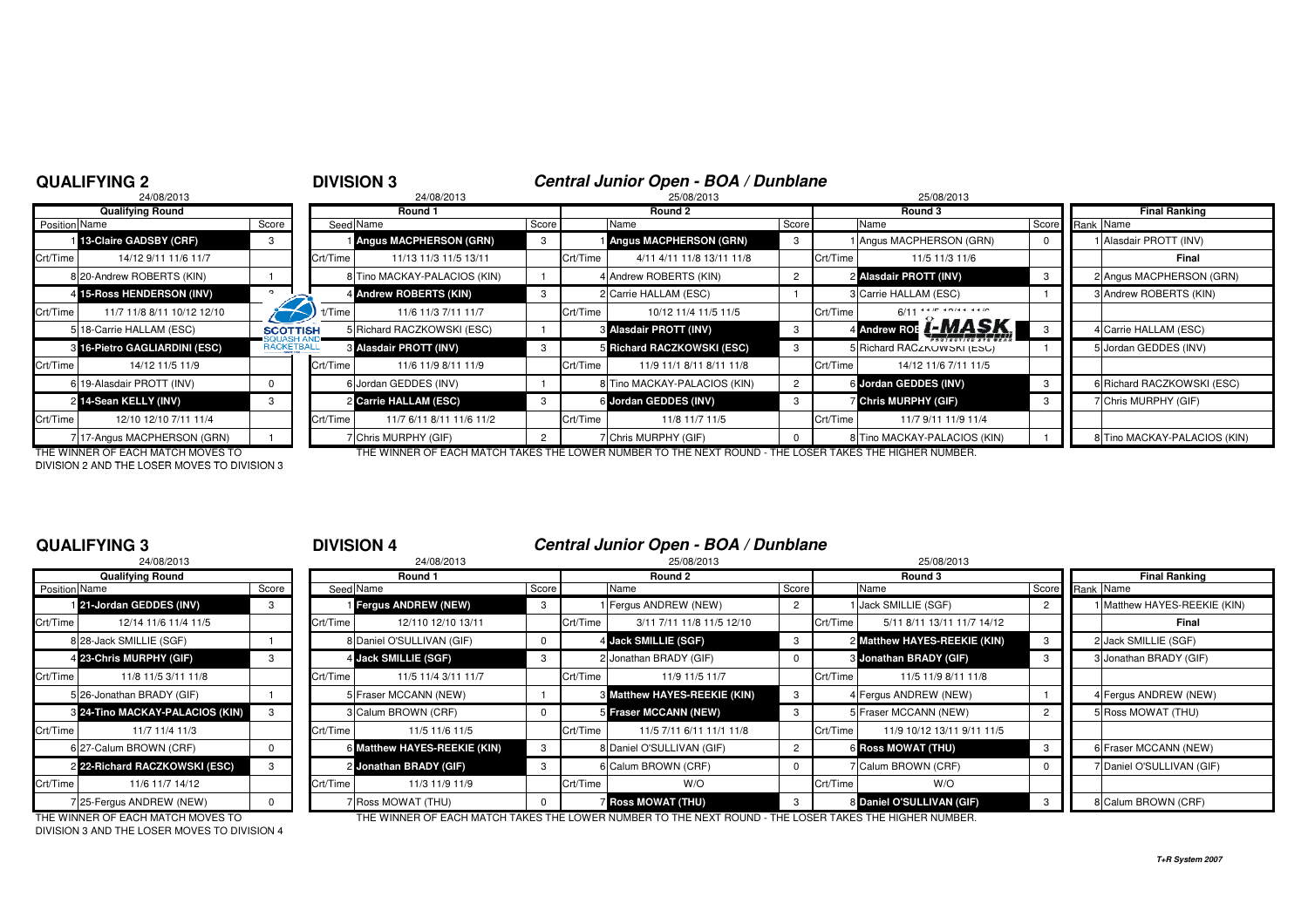# **QUALIFYING 4**

# <sup>4</sup> **DIVISION 5 Central Junior Open - BOA / Dunblane** <sup>8</sup> 24/08/2013 25/08/2013 25/08/2013

|                      | 24/08/2013                      |       |                |
|----------------------|---------------------------------|-------|----------------|
|                      | <b>Qualifying Round</b>         |       |                |
| <b>Position Name</b> |                                 | Score | Seed           |
|                      | 29-Matthew HAYES-REEKIE (KIN)   | 3     |                |
| Crt/Time             | 11/9 11/8 11/4                  |       | Crt/Time       |
|                      | 8 36-Andrew BOYD (GRN)          | 0     | 8              |
|                      | 4 31-Kirsten ATKINSON ()        | 0     | 4              |
| Crt/Time             | 11/6 11/4 11/2                  |       | Crt/Time       |
|                      | 5 34-Ross MOWAT (THU)           | 3     | 5              |
|                      | 8 32-Daniel O'SULLIVAN (GIF)    | 3     | 3              |
| Crt/Time             | 11/4 11/6 11/4                  |       | Crt/Time       |
|                      | 6 35-Fraser STEVEN (CCS)        | 0     | 6              |
|                      | 230-Jack ORR (CRF)              | 0     | $\overline{2}$ |
| Crt/Time             | 11/8 11/4 11/9                  |       | Crt/Time       |
|                      | <b>7 33-Fraser MCCANN (NEW)</b> | 3     | 7              |

|                      | <b>Qualifying Round</b>         |       | Round 1  |                               |       | Round 2  |                                | Round 3 |          |                               | <b>Final Ranking</b> |                         |
|----------------------|---------------------------------|-------|----------|-------------------------------|-------|----------|--------------------------------|---------|----------|-------------------------------|----------------------|-------------------------|
| <b>Position Name</b> |                                 | Score |          | Seed Name                     | Score |          | Name                           | Score   |          | Name                          |                      | Score Rank Name         |
|                      | 1 29-Matthew HAYES-REEKIE (KIN) |       |          | <b>Jack ORR (CRF)</b>         | -3    |          | 1 Jack ORR (CRF)               | 3       |          | <b>Jack ORR (CRF)</b>         | -3                   | 1 Jack ORR (CRF)        |
| Crt/Time             | 11/9 11/8 11/4                  |       | Crt/Time | 11/8 11/8 11/4                |       | Crt/Time | 11/7 16/14 17/15               |         | Crt/Time | 11/0 11/8 11/6                |                      | Final                   |
|                      | 8 36-Andrew BOYD (GRN)          |       |          | 8 Calum HARVEY (ESC)          |       |          | 4 Andrew BOYD (GRN)            |         |          | 2 Mattie MCKENZIE (ESC)       |                      | 2 Mattie MCKENZIE (ESC) |
|                      | 431-Kirsten ATKINSON ()         |       |          | 4 Andrew BOYD (GRN)           |       |          | 2 Katriona ALLEN (PER)         |         |          | <b>8 Katriona ALLEN (PER)</b> | -3                   | 3 Katriona ALLEN (PER)  |
| Crt/Time             | 11/6 11/4 11/2                  |       | Crt/Time | 11/5 9/11 7/11 17/15 11/9     |       | Crt/Time | 11/7 11/8 3/11 11/6            |         | Crt/Time | 11/7 11/5 11/8                |                      |                         |
|                      | 5 34-Ross MOWAT (THU)           |       |          | 5 James DOUGAN (DUN)          |       |          | <b>8 Mattie MCKENZIE (ESC)</b> |         |          | 4 Andrew BOYD (GRN)           |                      | 4 Andrew BOYD (GRN)     |
|                      | 3 32-Daniel O'SULLIVAN (GIF)    |       |          | 3 Fraser STEVEN (CCS)         |       |          | 5 James DOUGAN (DUN)           |         |          | 5 James DOUGAN (DUN)          |                      | 5 James DOUGAN (DUN)    |
| Crt/Time             | 11/4 11/6 11/4                  |       | Crt/Time | 8/11 7/11 11/9 11/6 11/6      |       | Crt/Time | 11/2 11/4 11/13 11/2           |         | Crt/Time | 11/8 11/7 7/11 11/9           |                      |                         |
|                      | 6 35-Fraser STEVEN (CCS)        |       |          | 6 Mattie MCKENZIE (ESC)       | -3    |          | 8 Calum HARVEY (ESC)           |         |          | 6 Fraser STEVEN (CCS)         |                      | 6 Fraser STEVEN (CCS)   |
|                      | 230-Jack ORR (CRF)              |       |          | 2 Kirsten ATKINSON ()         |       |          | 6 Fraser STEVEN (CCS)          | -3      |          | 7 Kirsten ATKINSON ()         |                      | 7 Calum HARVEY (ESC)    |
| Crt/Time             | 11/8 11/4 11/9                  |       | Crt/Time | 11/4 11/6 11/5                |       | Crt/Time | 8/11 4/11 11/6 11/6 11/8       |         | Crt/Time | 11/8 11/9 11/7                |                      |                         |
|                      | 33-Fraser MCCANN (NEW)          |       |          | <b>Z Katriona ALLEN (PER)</b> |       |          | 7 Kirsten ATKINSON ()          |         |          | 8 Calum HARVEY (ESC)          |                      | 8 Kirsten ATKINSON ()   |

THE WINNER OF EACH MATCH MOVES TO THE WINNER OF EACH MATCH TAKES THE LOWER NUMBER TO THE NEXT ROUND - THE LOSER TAKES THE HIGHER NUMBER.DIVISION 4 AND THE LOSER MOVES TO DIVISION 5



| <b>QUALIFYING 5</b><br>24/08/2013 |                               |       | <b>SCOTTISH</b><br>SQUASH AND <b>IVISION 6</b><br>24/08/2013 |                               |       |          | Central Junior Open - BOA / Dunblane<br>25/08/2013 |       |          | ï <u>-MASK</u><br>25/08/2013      |                      |                            |
|-----------------------------------|-------------------------------|-------|--------------------------------------------------------------|-------------------------------|-------|----------|----------------------------------------------------|-------|----------|-----------------------------------|----------------------|----------------------------|
|                                   | <b>Qualifying Round</b>       |       | Round 1                                                      |                               |       | Round 2  |                                                    |       |          | Round 3                           | <b>Final Ranking</b> |                            |
| Position Name                     |                               | Score |                                                              | Seed Name                     | Score |          | Name                                               | Score |          | Name                              | Score                | Rank Name                  |
|                                   | 37-Mattie MCKENZIE (ESC)      |       |                                                              | <b>Emma FITZSIMMONS (DUN)</b> | -3    |          | <b>Emma FITZSIMMONS (DUN)</b>                      |       |          | Emma FITZSIMMONS (DUN)            |                      | <b>James RICHES (ESC)</b>  |
| Crt/Time                          | 11/3 11/2 11/5                |       | Crt/Time                                                     | 11/4 11/1 11/7                |       | Crt/Time | 5/11 7/11 11/9 11/4 11/6                           |       | Crt/Time | 11/9 11/8 11/2                    |                      | Final                      |
|                                   | 8 44-Alan WADDELL ()          |       |                                                              | 8 David RICHES (ESC)          |       |          | 4 John MEEHAN (SGF)                                |       |          | 2 James RICHES (ESC)              | -3                   | 2 Emma FITZSIMMONS (DUN)   |
|                                   | 4 39-Katriona ALLEN (PER)     |       |                                                              | 4 Alan WADDELL ()             |       |          | 2 Keir MACKENZIE (DUN)                             |       |          | <b>8 Keir MACKENZIE (DUN)</b>     |                      | 3 Keir MACKENZIE (DUN)     |
| Crt/Time                          | 11/7 8/11 11/8 11/3           |       | Crt/Time                                                     | 11/3 11/8 11/5                |       | Crt/Time | 11/9 5/11 8/11 11/9 11/5                           |       | Crt/Time | 7/11 6/11 11/5 11/5 12/10         |                      |                            |
|                                   | 5 42-Christopher MARTIN (CRF) |       |                                                              | 5 John MEEHAN (SGF)           | -3    |          | <b>8 James RICHES (ESC)</b>                        |       |          | 4 John MEEHAN (SGF)               |                      | 4 John MEEHAN (SGF)        |
|                                   | 3 40-Keir MACKENZIE (DUN)     |       |                                                              | 3 Christopher MARTIN (CRF)    |       |          | 5 Alan WADDELL ()                                  | 3     |          | 5 Alan WADDELL ()                 |                      | 5 Christopher MARTIN (CRF) |
| Crt/Time                          | 11/7 7/11 11/8 11/7           |       | Crt/Time                                                     | 11/9 11/8 12/10               |       | Crt/Time | 14/12 11/5 7/11 12/10                              |       | Crt/Time | 11/2 9/11 11/9 11/5               |                      |                            |
|                                   | 6 43-Calum HARVEY (ESC)       |       |                                                              | 6 James RICHES (ESC)          | -3    |          | 8 David RICHES (ESC)                               |       |          | <b>6 Christopher MARTIN (CRF)</b> | - 3                  | 6 Alan WADDELL ()          |
|                                   | 2 38-Emma FITZSIMMONS (DUN)   |       |                                                              | 2 Keir MACKENZIE (DUN)        | 3     |          | 6 Christopher MARTIN (CRF)                         | 3     |          | <b>Z</b> Euan REED (DLE)          | -3                   | 7 Euan REED (DLE)          |
| Crt/Time                          | 11/9 9/11 11/8 11/7           |       | Crt/Time                                                     | 11/6 11/7 11/8                |       | Crt/Time | 11/0 11/8 11/3                                     |       | Crt/Time | 11/3 11/6 11/4                    |                      |                            |
|                                   | 41-James DOUGAN (DUN)         | 3     |                                                              | Fuan REED (DLE)               |       |          | Euan REED (DLE)                                    |       |          | 8 David RICHES (ESC)              |                      | 8 David RICHES (ESC)       |

DIVISION 5 AND THE LOSER MOVES TO DIVISION 6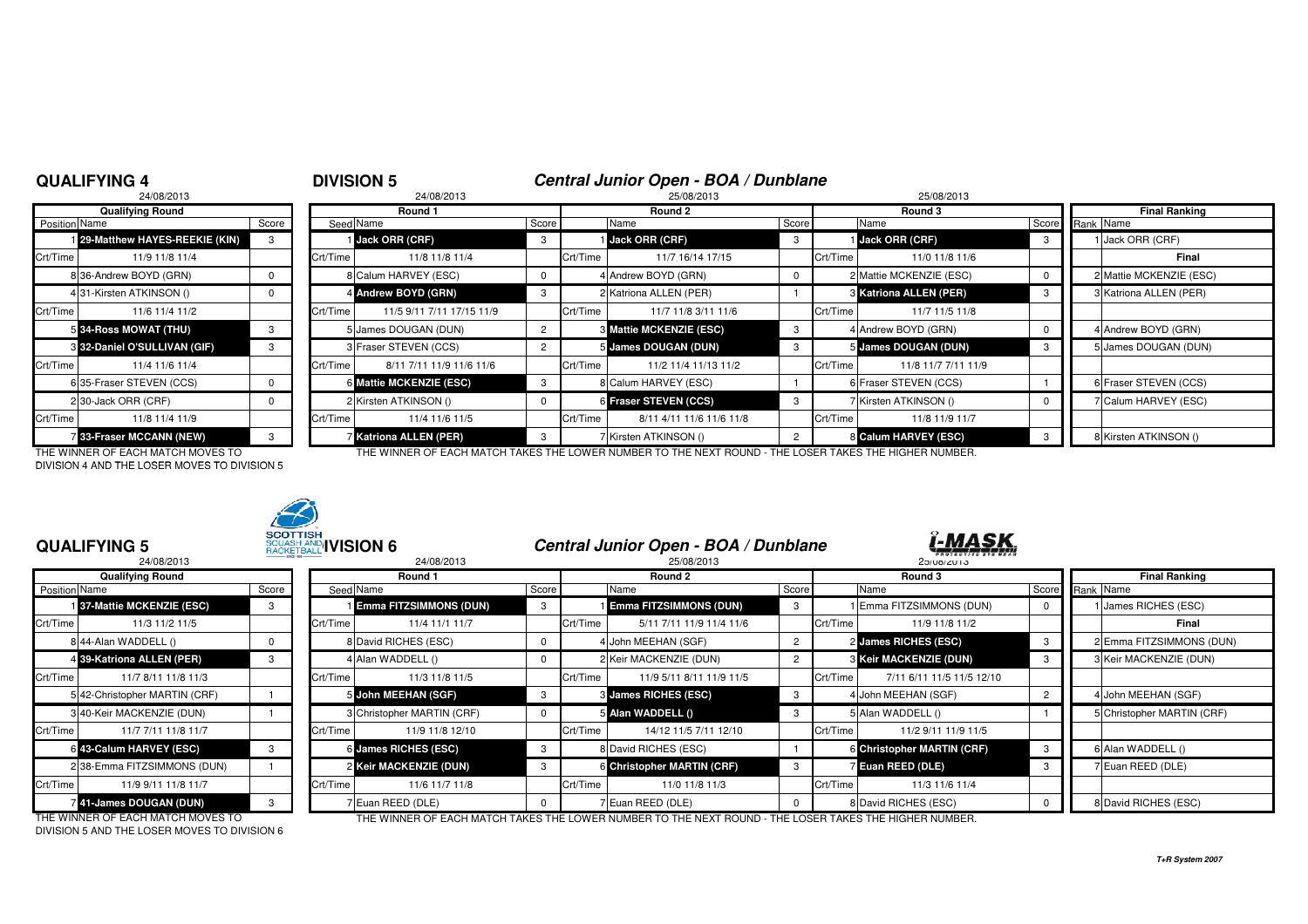|                      | <b>QUALIFYING 6</b>               |                          |                                 | <b>DIVISION 7</b>           |       |          | Central Junior Open - BOA / Dunblane                                                                  |       |          |                               |       |                               |
|----------------------|-----------------------------------|--------------------------|---------------------------------|-----------------------------|-------|----------|-------------------------------------------------------------------------------------------------------|-------|----------|-------------------------------|-------|-------------------------------|
|                      | 24/08/2013                        |                          |                                 | 24/08/2013                  |       |          | 25/08/2013                                                                                            |       |          | 25/08/2013                    |       |                               |
|                      | <b>Qualifying Round</b>           |                          |                                 | Round 1                     |       |          | Round 2                                                                                               |       |          | Round 3                       |       | <b>Final Ranking</b>          |
| <b>Position Name</b> |                                   | Score                    |                                 | Seed Name                   | Score |          | Name                                                                                                  | Score |          | Name                          | Score | Rank Name                     |
|                      | 45-James RICHES (ESC)             |                          |                                 | Katie GREGSON-MACLEOD (INV) |       |          | Katie GREGSON-MACLEOD (INV)                                                                           |       |          | <b>James TAYLOR (ESC)</b>     |       | James TAYLOR (ESC)            |
| Crt/Time             | 11/8 11/9 11/7                    |                          | Crt/Time                        | 11/8 11/5 9/11 11/13 9/11   |       | Crt/Time | 11/7 11/2 11/9                                                                                        |       | Crt/Time | 11/9 11/2 11/5                |       | Final                         |
|                      | 8 52-James TAYLOR (ESC)           |                          |                                 | 8 Orla YOUNG (NEW)          |       |          | 4 James TAYLOR (ESC)                                                                                  | 3     |          | 2 Georgia ADDERLEY (ESC)      |       | 2 Georgia ADDERLEY (ESC)      |
|                      | 47-Katie GREGSON-MACLEOD (INV)    |                          |                                 | 4 James TAYLOR (ESC)        |       |          | 2 Georgia ADDERLEY (ESC)                                                                              |       |          | 8 Adam GIBSON (DUN)           |       | 3 Adam GIBSON (DUN)           |
| Crt/Time             | 11/6 11/6 11/7                    |                          | Crt/Time                        | 11/8 11/1 9/11 11/4         |       | Crt/Time | 6/11 11/9 11/6 11/4                                                                                   |       | Crt/Time | 11/3 9/11 11/3 12/10          |       |                               |
|                      | 5 50-Euan REED (DLE)              | 3                        |                                 | 5 Catherine BOYD (GRN)      |       |          | 3 Adam GIBSON (DUN)                                                                                   |       |          | 4 Katie GREGSON-MACLEOD (INV) |       | 4 Katie GREGSON-MACLEOD (INV) |
|                      | <b>8 48-David RICHES (ESC)</b>    |                          |                                 | 3 Calum BROWN - COL ()      |       |          | Catherine BOYD (GRN)                                                                                  |       |          | 5 Catherine BOYD (GRN)        |       | 5 Struan WALKER (GIF)         |
| Crt/Time             | 11/5 11/9 11/7                    |                          | Crt/Time                        | 11/7 11/6 11/9              |       | Crt/Time | 11/3 6/11 11/8 6/11 11/7                                                                              |       | Crt/Time | 8/11 11/9 11/8 7/11 11/9      |       |                               |
|                      | 6 51-Calum BROWN - COL ()         |                          |                                 | 6 Adam GIBSON (DUN)         | 3     |          | 8 Orla YOUNG (NEW)                                                                                    |       |          | 6 Struan WALKER (GIF)         | 3     | 6 Catherine BOYD (GRN)        |
|                      | 2 46-John MEEHAN (SGF)            |                          |                                 | 2 Struan WALKER (GIF)       |       |          | 6 Calum BROWN - COL ()                                                                                |       |          | 7 Calum BROWN - COL ()        |       | 7 Orla YOUNG (NEW)            |
| Crt/Time             | 11/8 12/10 11/8                   |                          | <b>SCOTTISH</b> <sup>Time</sup> | 11/8 11/8 8/11 11/6         |       | Crt/Time | 11/9 11/9 11/3                                                                                        |       | Crt/Time | <b>10/8 8/1 [-MASK</b>        |       |                               |
|                      | 49-Struan WALKER (GIF)            | SQUASH AND<br>RACKETBALL |                                 | Georgia ADDERLEY (ESC)      |       |          | Struan WALKER (GIF)                                                                                   |       |          | 8 Orla YOUNG ।                |       | 8 Calum BROWN - COL ()        |
|                      | THE WINNED OF EACH MATCH MOVES TO |                          |                                 |                             |       |          | THE WINNER OF EACH MATCH TAKES THE LOWER NUMBER TO THE NEVT ROUND. THE LOSER TAKES THE HIGHER NUMBER. |       |          |                               |       |                               |

DIVISION 6 AND THE LOSER MOVES TO DIVISION 7

### THE WINNER OF EACH MATCH MOVES TO THE WINNER OF EACH MATCH TAKES THE LOWER NUMBER TO THE NEXT ROUND - THE LOSER TAKES THE HIGHER NUMBER.

# **QUALIFYING 7**

|                      | 24/08/2013                  |       |          |
|----------------------|-----------------------------|-------|----------|
|                      | <b>Qualifying Round</b>     |       |          |
| <b>Position Name</b> |                             | Score | Seed     |
|                      | 1 53-Maddie ORR (CRF)       | 0     |          |
| Crt/Time             | 5/11 4/11 4/11              |       | Crt/Time |
|                      | 8 60-Adam GIBSON (DUN)      | 3     | 8        |
|                      | 4 55-Georgia ADDERLEY (ESC) | 3     | 4        |
| Crt/Time             | 11/9 11/7 11/8              |       | Crt/Time |
|                      | 5 58-David TAYLOR (Shell)   | 0     | 5        |
|                      | 8 56-Orla YOUNG (NEW)       | 3     | 3        |
| Crt/Time             | 11/7 11/4 11/6              |       | Crt/Time |
|                      | 6 59-Findlay LENNIE (CRF)   | U     | 6        |
|                      | 254-Catherine BOYD (GRN)    | 3     | 2        |
| Crt/Time             | 11/4 11/7 11/5              |       | Crt/Time |
|                      | 7 57-Scott WADDELL ()       | ŋ     |          |

# <sup>7</sup> **DIVISION 8 Central Junior Open - BOA / Dunblane**

| 24/08/2013              |                                                                                                                                                                                                                                                                                        | 24/08/2013                |                                                                                                                                                                                                                                                                                    | 25/08/2013                |                                                                                                                                                                                                                                                |         | 25/08/2013                                            |                                                                                                                                                                                                                      |                             |
|-------------------------|----------------------------------------------------------------------------------------------------------------------------------------------------------------------------------------------------------------------------------------------------------------------------------------|---------------------------|------------------------------------------------------------------------------------------------------------------------------------------------------------------------------------------------------------------------------------------------------------------------------------|---------------------------|------------------------------------------------------------------------------------------------------------------------------------------------------------------------------------------------------------------------------------------------|---------|-------------------------------------------------------|----------------------------------------------------------------------------------------------------------------------------------------------------------------------------------------------------------------------|-----------------------------|
| <b>Qualifying Round</b> |                                                                                                                                                                                                                                                                                        | Round 1                   |                                                                                                                                                                                                                                                                                    | Round 2                   |                                                                                                                                                                                                                                                | Round 3 |                                                       |                                                                                                                                                                                                                      | <b>Final Ranking</b>        |
|                         | Score                                                                                                                                                                                                                                                                                  |                           | Score                                                                                                                                                                                                                                                                              | Name                      |                                                                                                                                                                                                                                                |         |                                                       |                                                                                                                                                                                                                      | Score Rank Name             |
|                         |                                                                                                                                                                                                                                                                                        |                           | 3                                                                                                                                                                                                                                                                                  |                           | 3                                                                                                                                                                                                                                              |         |                                                       | - 3                                                                                                                                                                                                                  | I Maddie ORR (CRF)          |
| 5/11 4/11 4/11          |                                                                                                                                                                                                                                                                                        | 11/3 11/9 15/13           |                                                                                                                                                                                                                                                                                    | 11/7 11/2 11/0            |                                                                                                                                                                                                                                                |         | 11/5 6/11 12/10 11/9                                  |                                                                                                                                                                                                                      | Final                       |
|                         |                                                                                                                                                                                                                                                                                        |                           |                                                                                                                                                                                                                                                                                    |                           | 0                                                                                                                                                                                                                                              |         |                                                       |                                                                                                                                                                                                                      | 2 David TAYLOR (Shell)      |
|                         |                                                                                                                                                                                                                                                                                        |                           |                                                                                                                                                                                                                                                                                    |                           |                                                                                                                                                                                                                                                |         |                                                       | - 3                                                                                                                                                                                                                  | 3 Calum SORBIE (KIN)        |
| 11/9 11/7 11/8          |                                                                                                                                                                                                                                                                                        | 11/13 11/4 7/11 11/9 11/9 |                                                                                                                                                                                                                                                                                    | 3/11 11/8 11/6 15/13      |                                                                                                                                                                                                                                                |         | 11/9 10/12 6/11 12/10 11/3                            |                                                                                                                                                                                                                      |                             |
|                         |                                                                                                                                                                                                                                                                                        |                           | $\overline{2}$                                                                                                                                                                                                                                                                     |                           | 3                                                                                                                                                                                                                                              |         |                                                       |                                                                                                                                                                                                                      | 4 Findlay LENNIE (CRF)      |
|                         |                                                                                                                                                                                                                                                                                        |                           | 3                                                                                                                                                                                                                                                                                  |                           | $\overline{2}$                                                                                                                                                                                                                                 |         |                                                       | 3                                                                                                                                                                                                                    | 5 Tabitha GERRY (NEW)       |
| 11/7 11/4 11/6          |                                                                                                                                                                                                                                                                                        | 12/10 8/11 9/11 11/7 11/7 |                                                                                                                                                                                                                                                                                    | 8/11 11/3 9/11 11/8 11/5  |                                                                                                                                                                                                                                                |         | 11/8 6/11 11/3 11/9                                   |                                                                                                                                                                                                                      |                             |
|                         |                                                                                                                                                                                                                                                                                        |                           |                                                                                                                                                                                                                                                                                    |                           | -3                                                                                                                                                                                                                                             |         |                                                       |                                                                                                                                                                                                                      | 6 Scott WADDELL ()          |
|                         |                                                                                                                                                                                                                                                                                        |                           |                                                                                                                                                                                                                                                                                    |                           |                                                                                                                                                                                                                                                |         |                                                       |                                                                                                                                                                                                                      | 7 Hugo MACPHERSON (GRN)     |
| 11/4 11/7 11/5          |                                                                                                                                                                                                                                                                                        | 11/4 11/4 11/3            |                                                                                                                                                                                                                                                                                    | 11/6 11/5 6/11 9/11 14/12 |                                                                                                                                                                                                                                                |         | 9/11 11/9 9/11 11/6 11/9                              |                                                                                                                                                                                                                      |                             |
|                         |                                                                                                                                                                                                                                                                                        |                           |                                                                                                                                                                                                                                                                                    |                           |                                                                                                                                                                                                                                                |         |                                                       |                                                                                                                                                                                                                      | 8 Amy MACLEAN-BRISTOL (SGF) |
|                         | Position Name<br>153-Maddie ORR (CRF)<br>Crt/Time<br>8 60-Adam GIBSON (DUN)<br>4 55-Georgia ADDERLEY (ESC)<br>Crt/Time<br>5 58-David TAYLOR (Shell)<br>3 56-Orla YOUNG (NEW)<br>Crt/Time<br>6 59-Findlay LENNIE (CRF)<br>2 54-Catherine BOYD (GRN)<br>Crt/Time<br>757-Scott WADDELL () |                           | Seed Name<br>I Maddie ORR (CRF)<br>Crt/Time<br>8 Tabitha GERRY (NEW)<br>4 Findlay LENNIE (CRF)<br>Crt/Time<br>5 Amy MACLEAN-BRISTOL (SGF)<br><b>3 David TAYLOR (Shell)</b><br>Crt/Time<br>6 Hugo MACPHERSON (GRN)<br>2 Scott WADDELL ()<br>Crt/Time<br><b>Z</b> Calum SORBIE (KIN) | Crt/Time                  | Maddie ORR (CRF)<br>Crt/Time<br>4 Findlay LENNIE (CRF)<br>2 Calum SORBIE (KIN)<br><b>3 David TAYLOR (Shell)</b><br>5 Amy MACLEAN-BRISTOL (SGF)<br>Crt/Time<br>8 Tabitha GERRY (NEW)<br>6 Hugo MACPHERSON (GRN)<br>Crt/Time<br>Scott WADDELL () |         | Score<br>Crt/Time<br>Crt/Time<br>Crt/Time<br>Crt/Time | Name<br>Maddie ORR (CRF)<br>2 David TAYLOR (Shell)<br><b>8 Calum SORBIE (KIN)</b><br>4 Findlay LENNIE (CRF)<br>5 Tabitha GERRY (NEW)<br>6 Scott WADDELL ()<br>7 Hugo MACPHERSON (GRN)<br>8 Amy MACLEAN-BRISTOL (SGF) |                             |

DIVISION 7 AND THE LOSER MOVES TO DIVISION 8